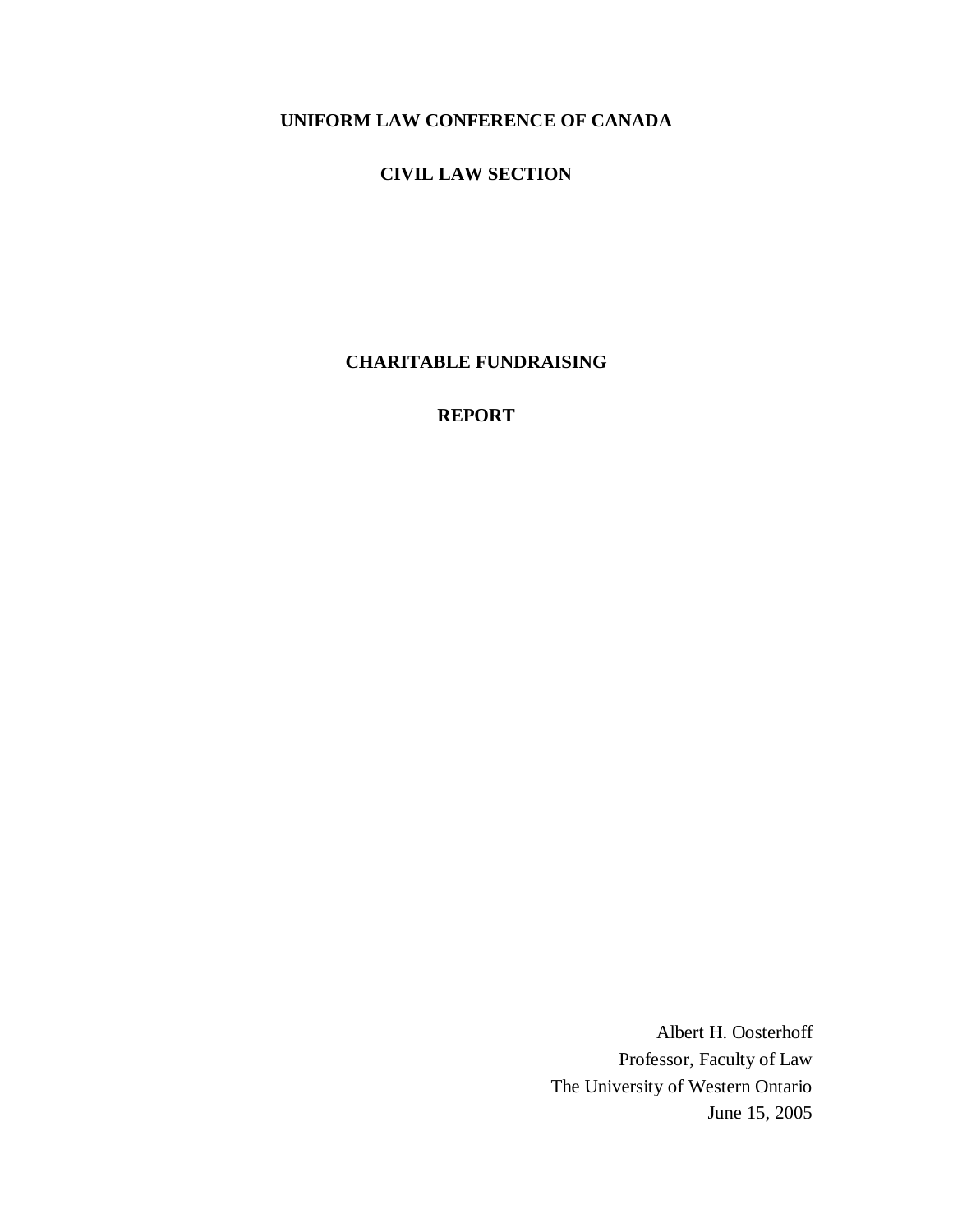# **TABLE OF CONTENTS**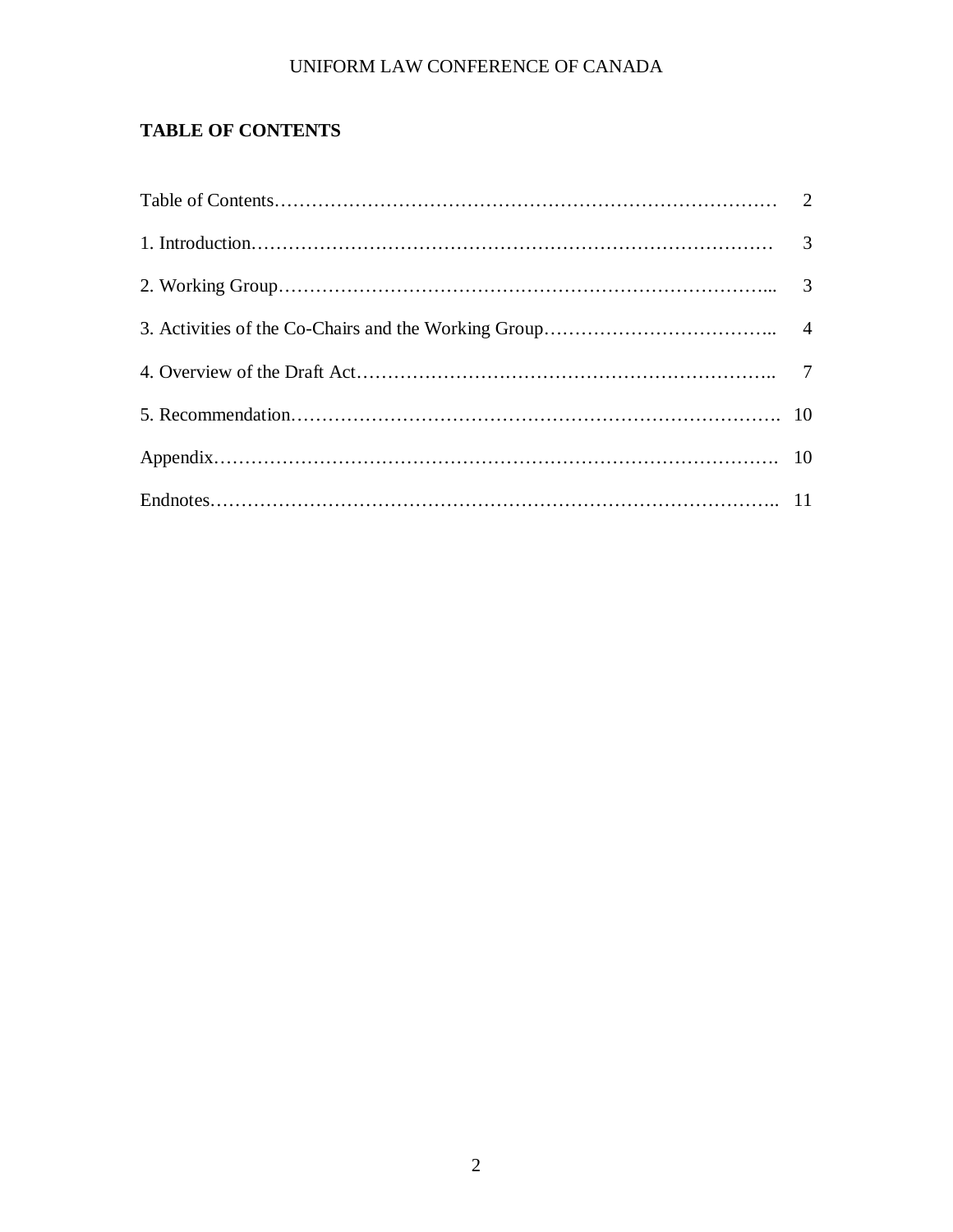#### **1. Introduction**

[1] At its August 2004 meeting, the Uniform Law Conference of Canada adopted the recommendations I made in my paper, *Charitable Fundraising[:] Research Paper*, dated April 15, 2004.<sup>1</sup> The Conference directed me, together with the Working Group, to complete the Charitable Fundraising project by preparing a draft Uniform Charitable Fundraising Act.

#### **2. Working Group**

[2] The Working Group, established earlier, continued with one replacement and one addition. It comprised the following persons:

André Allard, a lawyer with the Office de la protection du consommateur du Québec, replaced Frédérique Sabourin, who took a position with the Faculty of Law, University of Sherbrooke.

Peter D. Broder, Corporate Counsel & Director, Regulatory Affairs, Imagine Canada.

W.G. Tad Brown, Finance and Development Counsel, University of Toronto, and director of the Association of Fundraising Professionals of Canada.

Terence S. Carter, Carter and Associates, Orangeville, Ontario, practicing primarily in the area of charities, not-for-profit organizations, trade marks, and gift planning.

Arthur Close, a member of the British Columbia Law Institute and a British Columbia Commissioner to the Uniform Law Conference of Canada, was added to the Working Group

Terry de March, Director, Policy and Communication, Charities Directorate, Canada Revenue Agency.

Kenneth R. Goodman, Team Leader of the Litigation Department and the Charitable Property Program, Office of the Public Guardian and Trustee, Ministry of the Attorney General of Ontario (co-chair).

John D. Gregory, General Counsel, Policy Division, Ministry of the Attorney General of Ontario, and former Ontario Commissioner to the Uniform Law Conference of Canada.

Scott Hood, Policy Advisor, Alberta Government Services, Consumer Programs, with responsibility for administering Alberta's *Charitable Fund-raising Act*. 2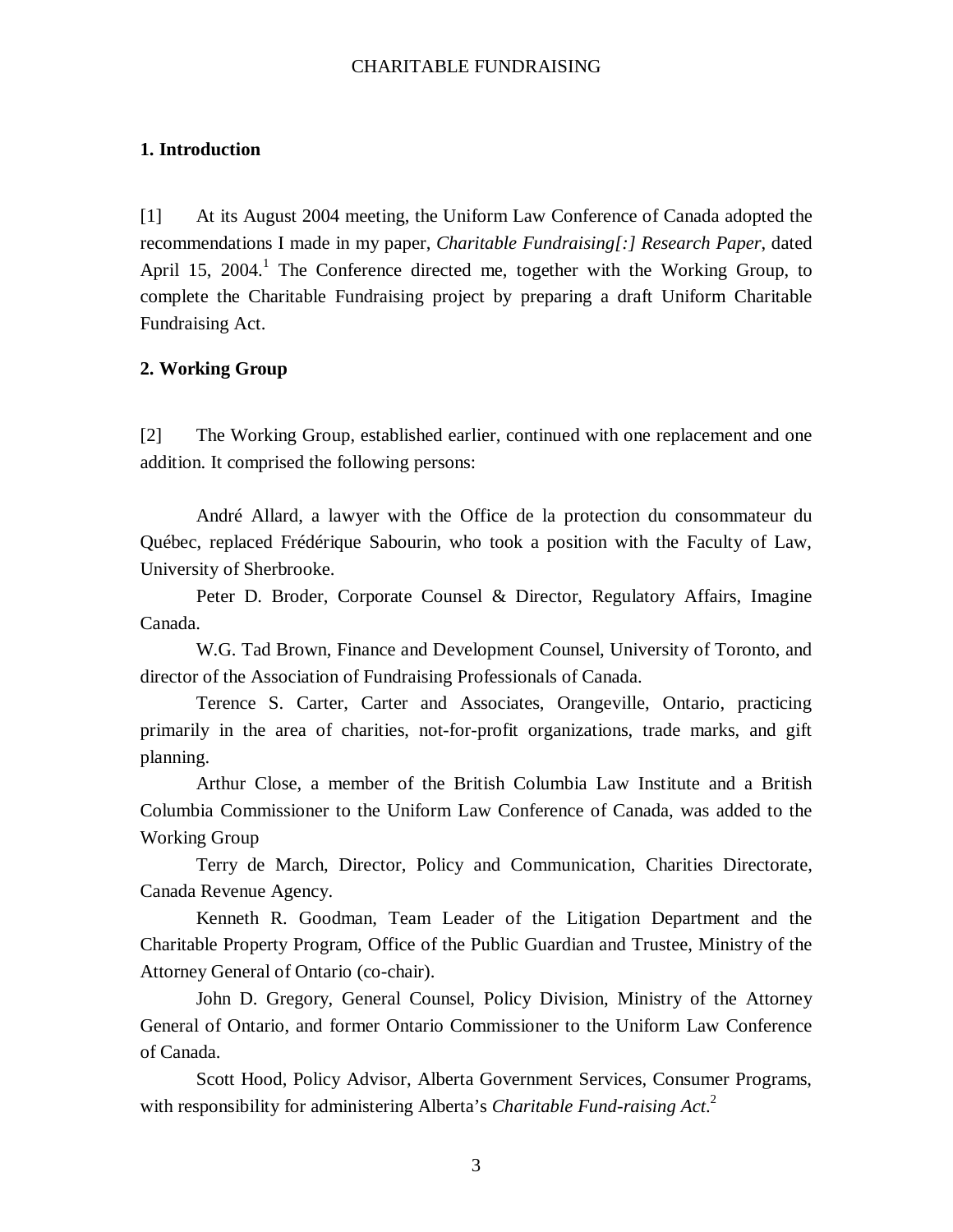Susan M. Manwaring, Miller Thomson LLP, Toronto, with a practice focusing on providing tax and general counsel advice to charities and not-for-profit organizations.

Albert H. Oosterhoff, Professor, Faculty of Law, The University of Western Ontario (co-chair).

C. Lynn Romeo, General Counsel and leader of the Corporate, Commercial and IT team at Manitoba Justice, Civil Legal Services.

Andrea Seale, Crown Counsel, Legislative Services Branch, Saskatchewan Department of Justice and responsible for overseeing the drafting and enactment of Saskatchewan's *Charitable Fund-raising Businesses Act*. 3

John Twohig, Senior Counsel, Policy Division, Ministry of the Attorney General of Ontario, an Ontario Commissioner to and chairperson of the Civil Section of the Uniform Law Conference of Canada.

## **3. Activities of the Co-Chairs and the Working Group**

[3] The Working Group held two face-to-face meetings on October 29-30, 2004 and January 28-29, 2005. Both meetings were held at the Office of the Public Guardian and Trustee of Ontario, with some of the members taking part in the meetings by teleconference. In addition, the Working Group conferred by conference call on November 18, 2004 and May 5, 2005.

[4] Last summer, in preparation for the October meeting, we sought and obtained comments from members of the Working Group on the content of a draft Act based on the issues included in the Research Paper. I prepared Notes for Discussion for the October Working Group Meeting, which contained a summary of these comments and of my own views on the issues.

[5] At the October meeting, Michael Hall, Vice President Research, Canadian Centre for Philanthropy, gave a presentation on two recent surveys, namely, "Talking about Charities: 2004[:] Canadians' Opinions on Charities and Issues Affecting Charities", done by Ipsos Reid for the Muttart Foundation, and "National Survey of Nonprofit and Voluntary Organizations", done by StatsCan for the Canadian Centre for Philanthropy. I reported on a conversation I had, the purpose of which was to obtain a non-governmental perspective on the Alberta Act. The conversation disclosed that the Alberta Act has not worked as well as it could because insufficient resources have been devoted to its enforcement. In consequence, not many charities and fundraising businesses are registered under the Act. The opinion that uniform legislation is desirable was expressed,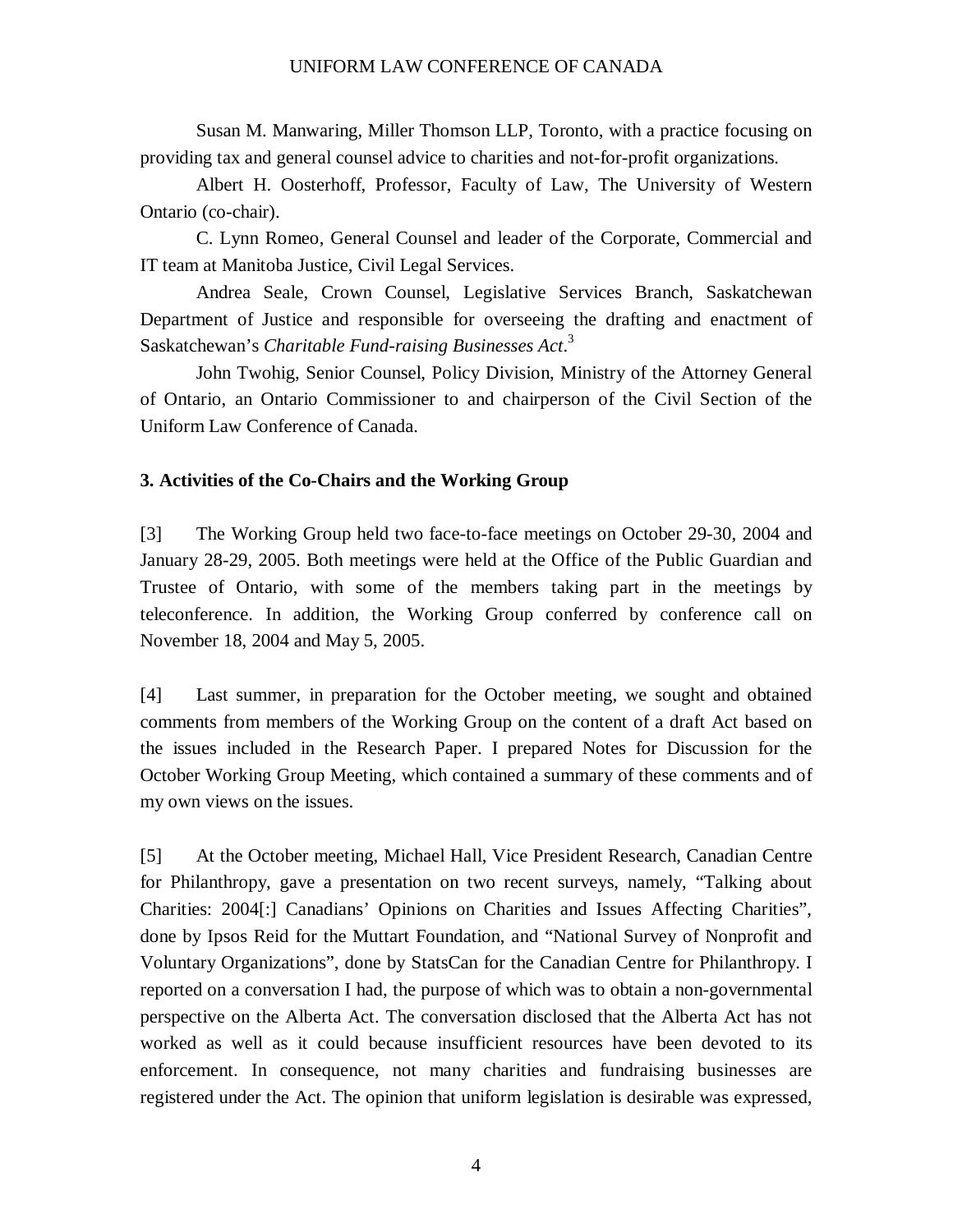but it should be structured in such a way that charities do not have to register in 13 different jurisdictions. John Walker of the Canada Revenue Agency attended the meeting in place of Terry de March. Dana De Sante, a lawyer in the Charitable Property Program of the Ontario Public Guardian and Trustee's Office attended as an observer.

[6] The meeting then engaged in a wide-ranging discussion of the content of the draft Act. The Working Group concluded, subject to further discussion, that the draft Act should apply only to charities, not to other voluntary organizations. In addition, the draft Act should apply to fundraising businesses and donor fundraisers. A more descriptive term should be adopted in place of "donor fundraiser". The Group also concluded, again subject to further discussion, that: (a) the draft Act should not contain a refund provision during a possible cooling-off period; (b) it was too soon to adopt accounting standards, but the power to impose them should be available in the regulation-making power; (c) we should propose adoption of a core set of fundraising standards of practice by regulation, that would, ideally, be adopted by all jurisdictions; (d) the draft Act should state that the enforcement authority has power to disclose information to assist potential donors in determining whether to make contributions to a particular charity; (e) the Act should authorize the enforcement authority to share information about abuses and investigations with other jurisdictions and the Charities Directorate, but an accompanying note should state that such a provision can be inserted in a jurisdiction's privacy legislation instead; (f) we should not adopt special jurisdiction and choice of law rules for charitable fundraising; (g) it may be inappropriate to deal with the sale of donor lists and telemarketing, since those matters are within the jurisdiction of the CRTC; (h) a jurisdiction should have the power to accept the registration of a charity in another jurisdiction if that jurisdiction follows a similar regulatory regime, which power can be exercised by a regulation listing "approved" jurisdictions, but that an extra-jurisdictional charity is required to follow additional requirements imposed by the jurisdiction; (i) smaller charities should be exempt from registration, but the threshold should be kept low to avoid abuse; and (j) the exemption for solicitation from members of a charitable organization should be revised, but so that a member is entitled to request information and to waive disclosure. There was also some discussion about the content of the disclosure requirement, but no decision was reached on this issue.

[7] The teleconference of November 18 continued the discussion of the above issues. In particular, it was suggested that the collection of information should be harmonized with the procedure already in place under the *Income Tax Act*. 4 Thus, for example, a charity should be able to comply with the reporting requirement if it provided the T3010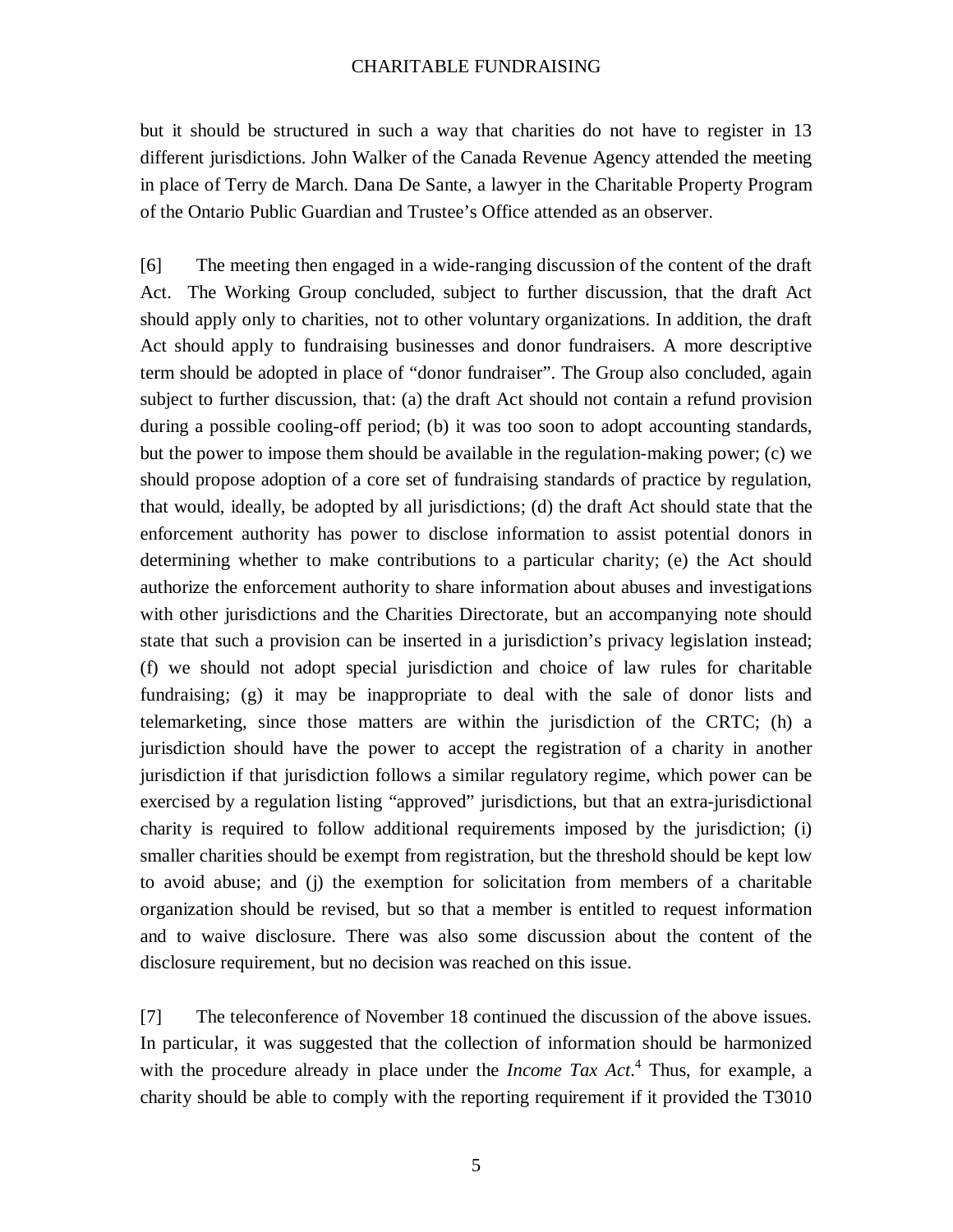required under that Act. It was also noted that the definition of "member" in the Manitoba *Charities Endorsement Act* <sup>5</sup> may be useful. Some members of the Working Group continued to favour licensing only fundraising businesses and not charities.

[8] Following the November 18 teleconference, we were able to engage the services of Cornelia Schuh, of the Ontario Legislative Counsel office to prepare a draft Act. In December 2004 I prepared a set of instructions for the drafter and the two co-chairs met regularly with Ms Schuh to provide input on the drafts.

[9] The January 28-29 meeting of the Working Group considered the third draft of the Act. The meeting concluded that the draft Act should accept registration of charities under the *Income Tax Act* as fulfilling provincial concerns so as to avoid a duplicate registration system. The provinces should work with the Charities Directorate to see if questions can be added to Form T3010 that would be of assistance to the provinces. Charities would be responsible for observing any additional requirements that may be imposed by the Act. Any charities not registered federally would have to register under the Act. In addition, it was decided that we should use the term "charity", rather than "charitable organization", since the latter has a specific meaning under the *Income Tax Act*. Further, the definition of "charitable purpose" should be restricted to any purpose the law regards as charitable. We also agreed that the term "donor fundraiser" should be changed to "retail incentive donor" as more descriptive of the concept.

[10] The meeting then considered the sections of the third draft in great detail and gave directions for changes to the draft. These directions included the following: (a) the definition of "fundraising business" should include "canvassers" or "representatives", as well as "volunteers" and possibly event planners hired by a charity; (b) certain parts of the Act should apply regardless of the type of solicitation; (c) hours of solicitation should be determined according to the time zone of the person being solicited; (d) specific information must be provided during solicitation; (e) there should be a cooling-off period when a solicitation is made by telephone or door-to-door by a fundraising business; (f) charities can make information available on their web sites; (g) a receipt must be provided on demand for any contribution of \$10 or more; (h) there should be a requirement to provide changes in information within a specified time; (i) the provisions regarding ownership of donor lists should be clarified so that a fundraising business must destroy a donor list when a fundraising agreement ceases to be in force; (j) the provisions regarding requests to refrain from making solicitations should be clarified; (k) the section regarding the holding of contributions in trust should be clarified; (l) the section listing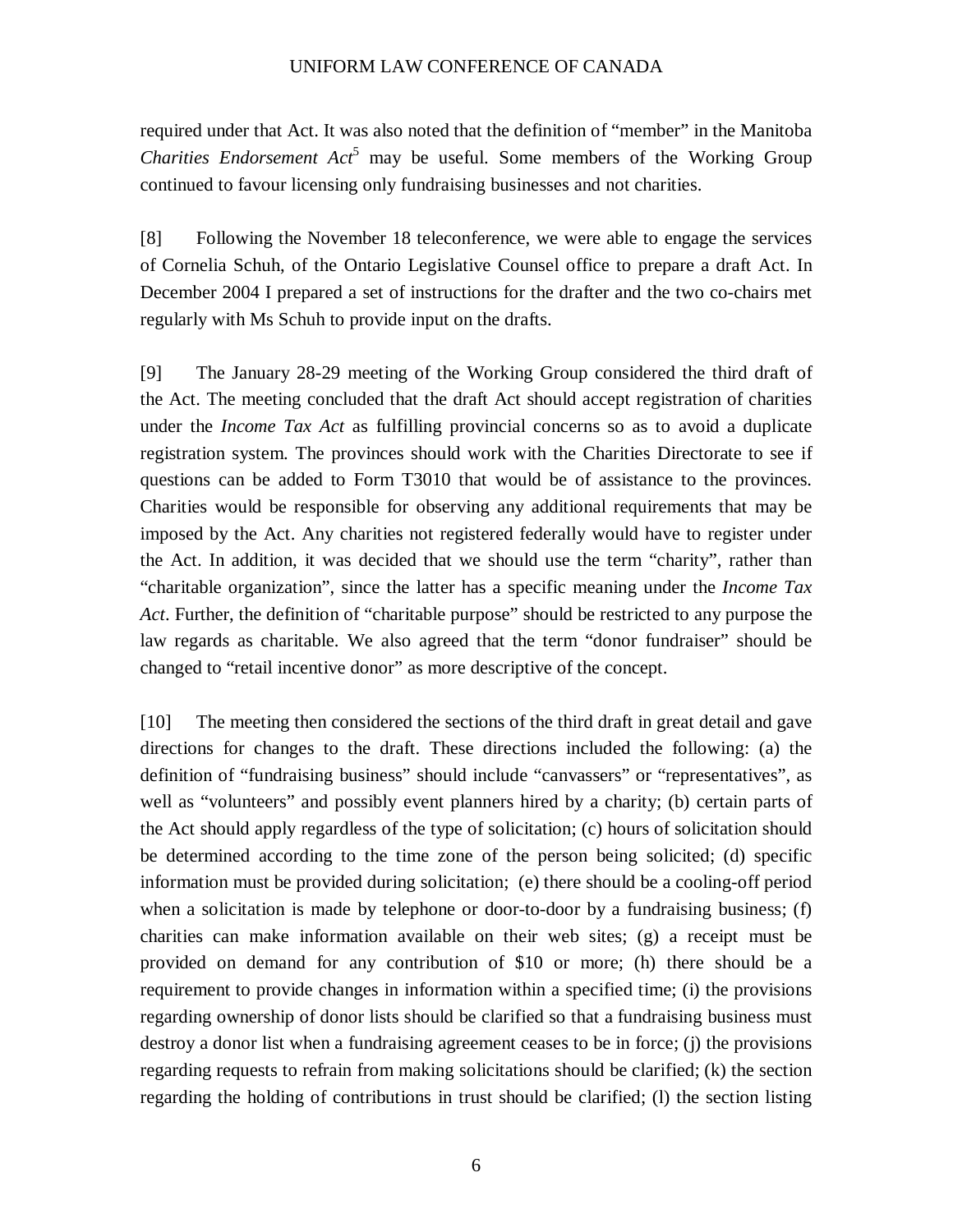the requirements of fundraising agreements should be clarified; (m) the provisions respecting retail incentive donors should be clarified; and (n) the inspection and enforcement provisions of the Act should be revised.

[11] The co-chairs met with our drafter on a number of occasions since then and provided extensive comments on successive drafts of the Act.

[12] The Working Group considered the seventh draft during their teleconference on May 5, 2005. At that conference it was clear that the Working Group continued to be divided about the desirability of regulating the fundraising activities of charities in addition to those of fundraising businesses. A majority favoured the regulation of both and the Act has been drafted accordingly. The Group agreed that we should recommend only one version of the Act, but draw attention to the possibility that jurisdictions that wish to regulate only fundraising by fundraising businesses can readily adapt the Act for that purpose. The Group made a number of suggestions for changes to the draft. These included the following: (a) affinity agreements should be excluded from the definition of retail incentive donors; (b) three draft Regulations should be appended to the Act in an effort to ensure uniformity, namely, the calculation of gross contributions, the minimum threshold of gross contributions a charity must meet before being subject to important provisions of the Act, and the standards of practice to which charities and fundraising businesses must adhere; (c) the standards of practice were broadened to exclude percentage-based compensation; (d) charities registered under the *Income Tax Act* should be deemed to be registered under the Act, thus allowing the deemed registration to be suspended or cancelled, just like an actual registration; and (e) an internal review, short of cancellation or suspension, as under the *Income Tax Act*, should be added to the Act.

[13] After the teleconference, the drafter prepared two further drafts of the Act. The last of these was circulated to the Working Group, together with this Report and comments by members of the Group were incorporated. This was followed by draft 10. It is appended to this report.

### **4. Overview of the Draft Act**

[14] The Act follows the basic structure of the Alberta *Charitable Fund-raising Act*. However, the Working Group has also had regard to the Saskatchewan *Charitable Fundraising Businesses Act* and, when appropriate, to the Manitoba *Charities Endorsement*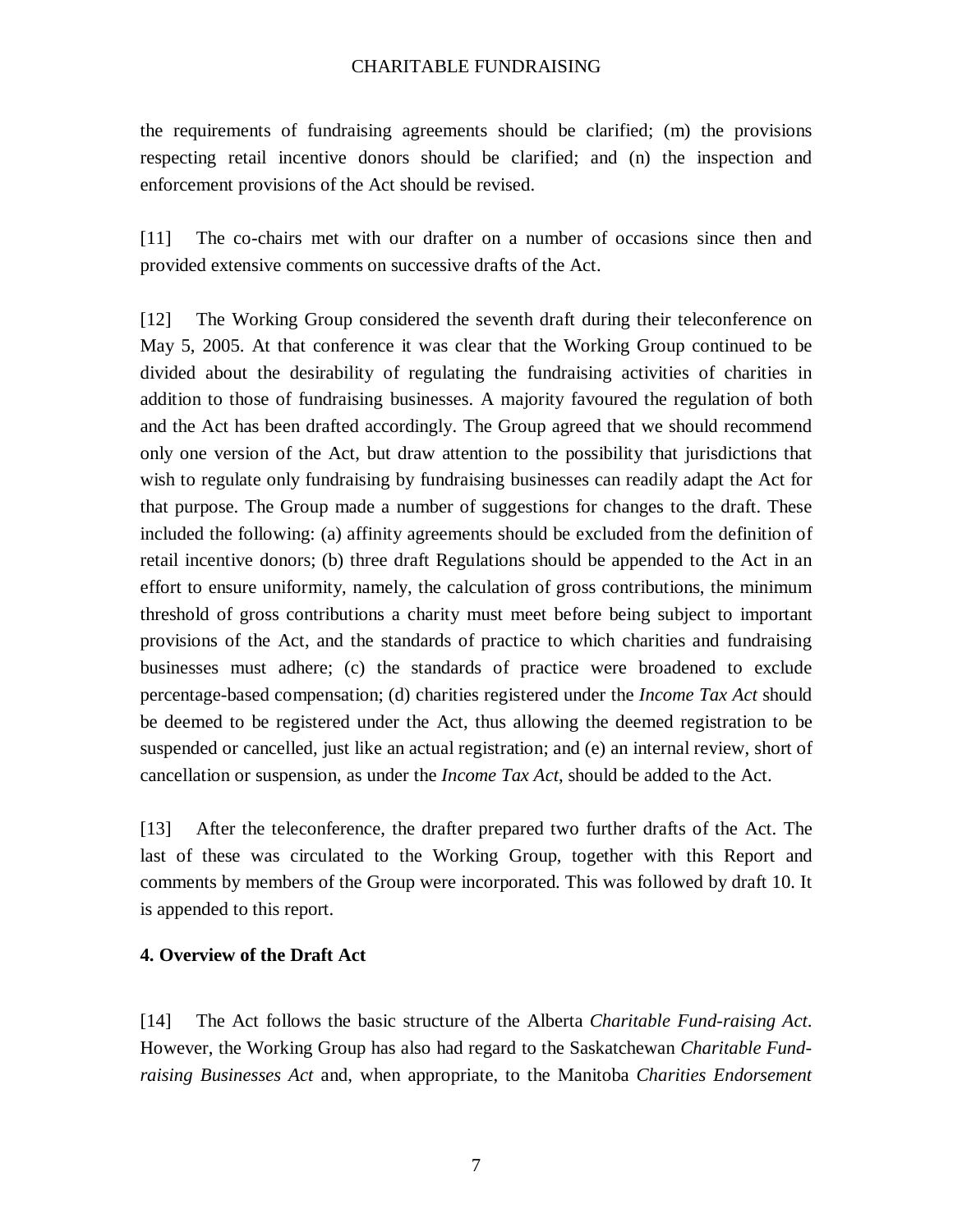*Act* and the Prince Edward Island *Charities Act*. <sup>6</sup> Moreover, we have diverged significantly from the Alberta model whenever that was warranted.

[15] The Act differs significantly from the Alberta Act in that it recognizes the registration of charities under the *Income Tax Act* as the equivalent of complying with the registration requirements imposed by the Act. Thus, only charities that are not registered federally must comply with the registration requirements of the Act. However, federally registered charities must nonetheless comply with the other requirements of the Act. For this reason, they are deemed to be registered under the Act, thus permitting their deemed registration to be suspended or revoked when appropriate.

[16] Apart from that, the Act is similar in content and scope to the Alberta Act. Thus, it requires licensing of fundraising businesses and also makes provision for retail incentive donors. The inspection and enforcement provisions of the Act are more extensive than those in the Alberta Act.

[17] As noted above, jurisdictions that do not wish to regulate fundraising by charities, but only fundraising by fundraising businesses can adapt the Act for that purpose.

[18] We were advised to put the purposes of the Act in section 1, as this is now common drafting practice. Section 2, the definition section, defines "charitable purpose" as any purpose that the law recognizes as charitable. Thus, the definition is not as wide as that in other statutes, which include non-charitable purposes in their definitions. The term "retail incentive donor", as defined in s. 2, replaces the term "donor fundraiser" used in the Alberta Act.

[19] Section 3 makes clear that a solicitation takes place in a jurisdiction if, for example, the person being solicited is in the jurisdiction but the fundraiser is not. Section 4 ensures that the Act does not apply to a solicitation made to a member of the charity, or a close relation of the member, nor to a solicitation made under a statute authorizing gaming. Section 5 is intended to catch persons who raise funds for charitable purposes when not connected to any charity, such as solicitations for tsunami relief.

[20] Sections 6 – 13 deal with solicitations. They regulate the hours and kinds of solicitation, oblige the solicitor to provide prescribed information, provide a cooling-off period for telephone and in-person donations, and require the giving of receipts for donations of \$10 or more. Sections  $11 - 13$  require fundraising businesses and charities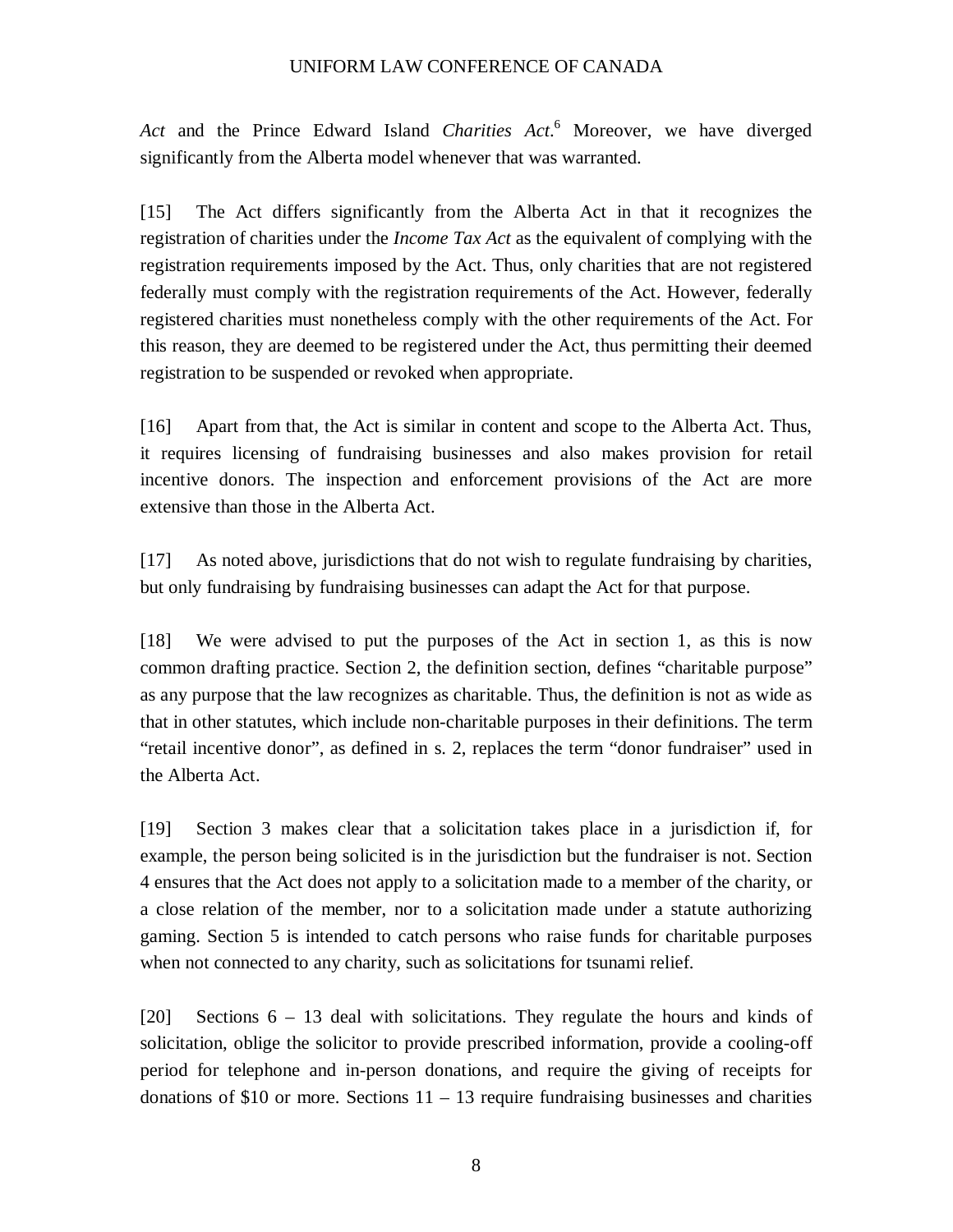that raise gross contributions of the prescribed amount or more in any year to maintain financial and other prescribed records, require charities to prepare audited financial statements or financial information returns as prescribed, and require charities to provide information upon request in defined circumstances. The amount prescribed by s. 2 of the appended Regulation is \$25,000.

[21] Except for section 4, sections  $3 - 13$  apply whether or not a charity is required to be registered in the jurisdiction under s. 14.

[22] Sections 14 – 22 deal with charities. Section 14 makes it clear that, subject to listed exceptions, a charity may not make solicitations unless it is registered under this Act. A charity registered under the *Income Tax Act* is deemed to be registered under this Act. Further, section 15 states that no charity may use a fundraising business unless the charity is registered or deemed to be registered under this Act. Sections  $16 - 20$  deal with the registration of charities under the Act. Section 21 imposes prescribed standards of practice that all charities must adhere to, while s. 22 requires a charity to use its best efforts to comply with a request that the charity refrain from making or causing solicitations to be made of a particular person and to remove the person's name from contributors' lists.

[23] Sections  $23 - 34$  deal with fundraising businesses. Sections  $23 - 29$  are concerned with licensing of fundraising businesses. Section 30 stipulates that a donor list compiled by a fundraising business for a charity belongs to the charity and must be destroyed when the fundraising agreement between the charity and the fundraising business ends. Section 31 provides that fundraising businesses hold contributions received for a charity in trust for the charity and must deposit the moneys into the charity's account. Sections 32 and 33 are comparable to sections 21 and 22 and impose similar obligations on fundraising businesses. Section 34 prohibits a fundraising business from fundraising on behalf of a charity in which it, an officer, director, or associate has an interest.

[24] Sections 35 – 36 make fundraising agreements mandatory and prescribe their content.

[25] Sections 37 – 40 regulate retail incentive donors.

[26] Sections 41 – 47 detail the powers to make inspections. Section 46 permits an inspector to obtain a court order to assist the investigation and s. 47 permits the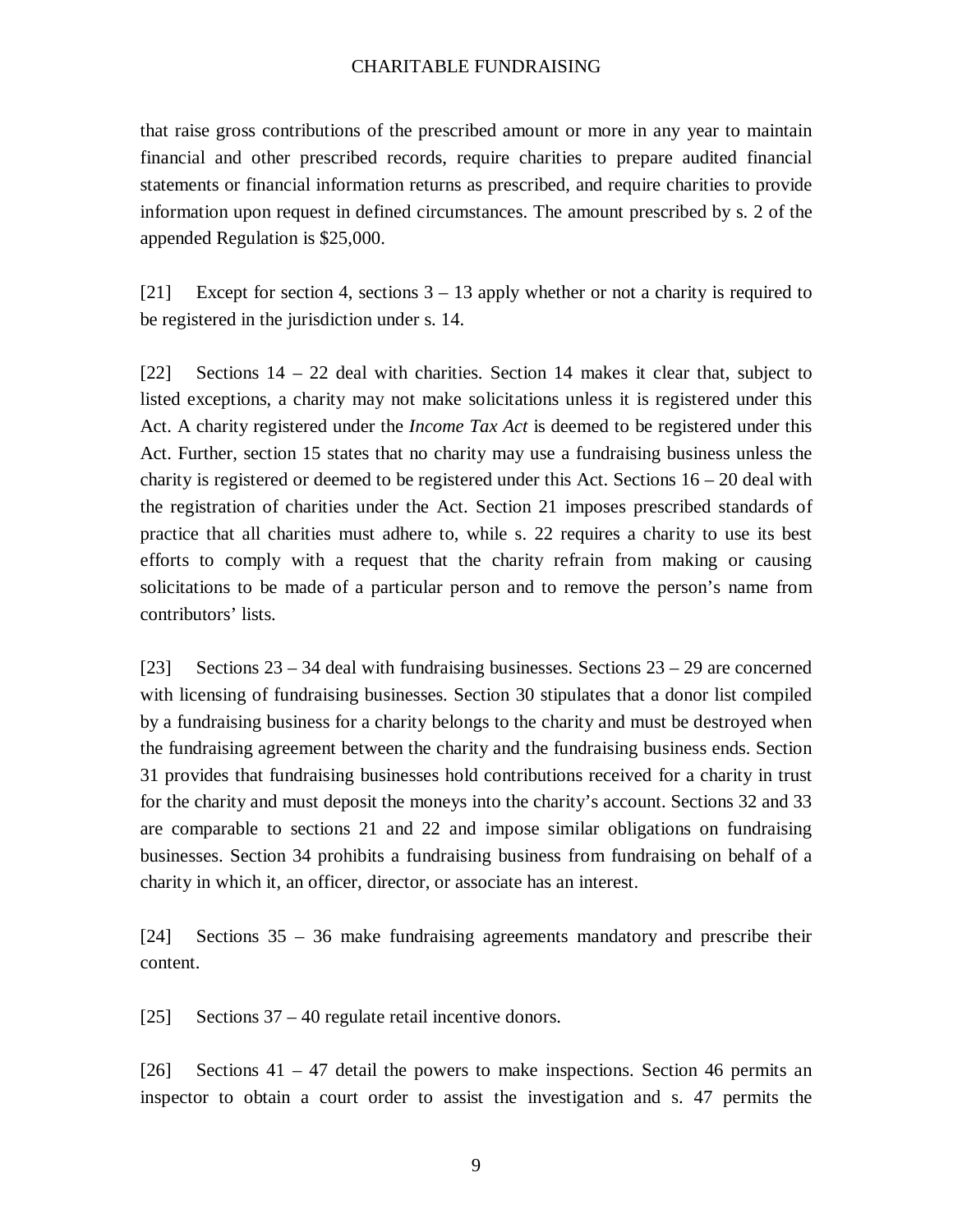enforcement authority to obtain a court order to conduct an investigation with the powers of a commission under the Public Inquiries Act.

[27] Sections 48 – 50 confer extensive enforcement powers on the enforcement authority. The powers conferred by s. 49 are based on s. 4 of Ontario's *Charities Accounting Act*. 7

[28] Section 51 permits the enforcement authority to suspend or cancel the registration of a charity or the licence of a fundraising business, or impose conditions on the registration or the licence in specified circumstances.

[29] Sections 52 – 61 contain a variety of general provisions. Thus, s. 54 empowers the enforcement authority to make information obtained under the Act public to enable members of the public to make informed decisions about whether to make donations to specific charities. Typically, provincial protection of privacy and freedom of information statutes already permit provinces to disclose relevant information to other Canadian law enforcement agencies.<sup>8</sup> Section 55 provides for appeals. Section 57 prohibits municipalities from passing by-laws regulating or prohibiting solicitations. Section 58 creates offences and establishes penalties.

[30] The appended Regulation contains three sections that, in furtherance of uniformity, the Working Group hopes will be adopted by the several jurisdictions. Section 1 prescribes how gross contributions must be calculated. Section 2 prescribes the amount mentioned in ss. 10 and 14 of the Act. Section 3 prescribes the standards of practice with which charities and fundraising businesses must comply.

## **5. Recommendation**

We recommend that the Uniform Law Conference of Canada approve and adopt the draft Uniform Act and draft Regulations attached to this Report.

## **APPENDIX**

The Uniform Act with appended Regulation is attached as an Appendix to this Report.